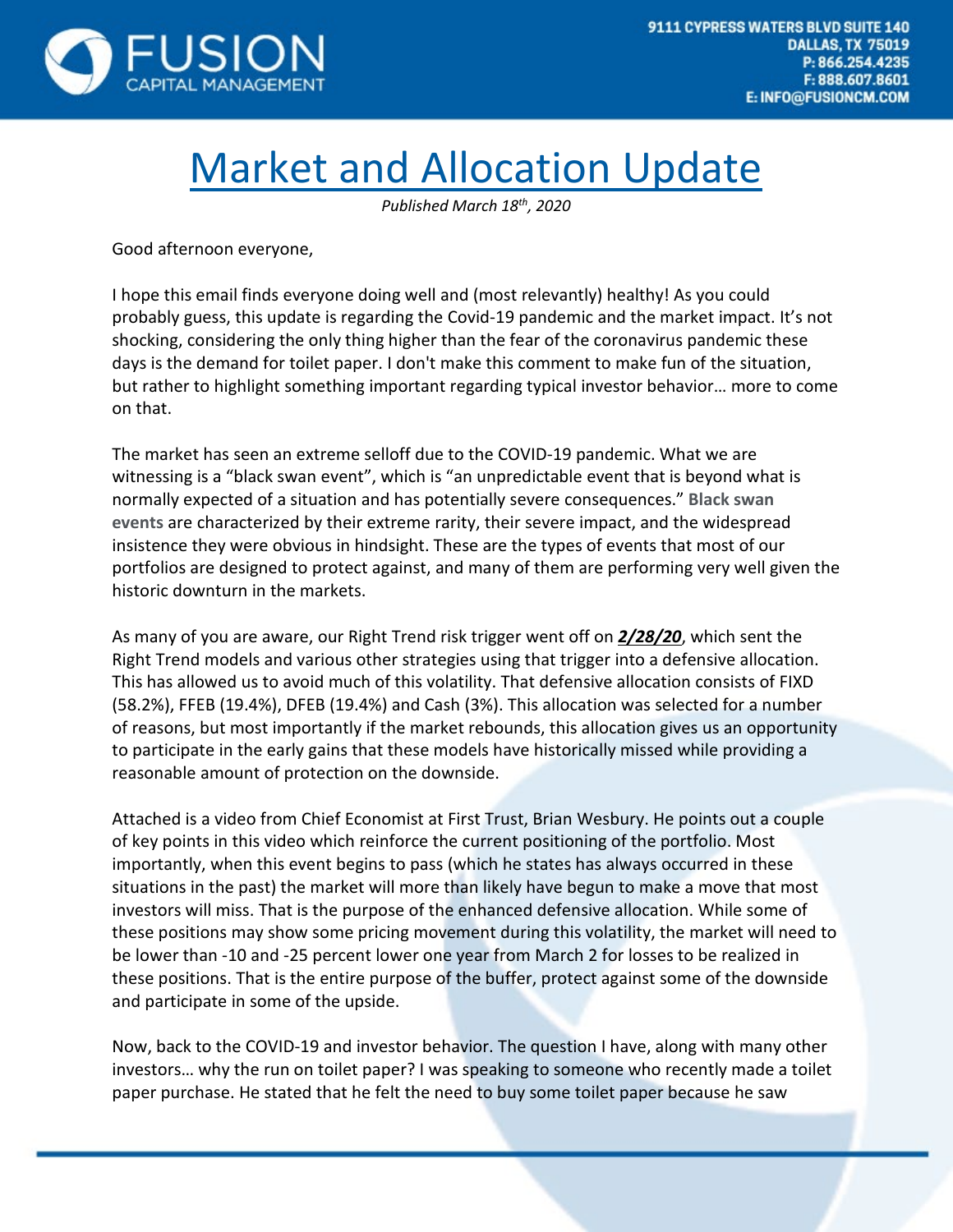

someone buying a bunch of toilet paper and supply looked low even though he thought he had plenty. This is typical herd behavior and this is what [DALBAR](https://fusioninvestmentadvisors.egnyte.com/dd/3oop5xVNXC) constantly tries to illustrate with their [annual](https://fusioninvestmentadvisors.egnyte.com/dd/3oop5xVNXC) study**.**

|          | Average<br><b>Equity Fund</b><br>Investor | <b>Average Fixed</b><br><b>Income Fund</b><br>Investor | <b>Average Asset</b><br><b>Allocation</b><br><b>Fund Investor</b> | <b>S&amp;P 500</b> | Bloomberg-<br><b>Barclays</b><br>Aggregate<br><b>Bond Index</b> | <b>Inflation</b> |
|----------|-------------------------------------------|--------------------------------------------------------|-------------------------------------------------------------------|--------------------|-----------------------------------------------------------------|------------------|
|          | (%)                                       | (% )                                                   | (%)                                                               | (%)                | (%)                                                             | (%)              |
| 30 Year  | 4.09%                                     | 0.26%                                                  | 1.79%                                                             | 9.97%              | 6.10%                                                           | 2.49%            |
| 20 Year  | 3.88%                                     | 0.22%                                                  | 1.87%                                                             | 5.62%              | 4.55%                                                           | 2.17%            |
| 10 Year  | 9.66%                                     | 0.70%                                                  | 4.53%                                                             | 13.12%             | 3.48%                                                           | 1.82%            |
| 5 Year   | 3.96%                                     | $-0.40%$                                               | 1.50%                                                             | 8.49%              | 2.52%                                                           | 1.56%            |
| 3 Year   | 5.58%                                     | $-0.11%$                                               | 1.84%                                                             | 9.26%              | 2.06%                                                           | 2.04%            |
| 12 Month | $-9.42%$                                  | $-2.84%$                                               | $-6.97%$                                                          | $-4.38%$           | 0.01%                                                           | 1.93%            |

The above chart shows the typical investor performance from the 2019 annual study [\(Click](https://fusioninvestmentadvisors.egnyte.com/dd/3oop5xVNXC) HERE for a copy). As you will see, period after period they underperform… Why is that? There are a number of reasons, including recency bias and availability bias which are highlighted starting on page 5 of the 2019 DALBAR report.

I would encourage everyone to review this report as there is invaluable information relating to investor behavior. Remember, you have all put plans in place for your clients, and some of those plans are more than likely being put to the test at this moment. If possible, stay the course because, based on historical data in the long-term, your clients will thank you.

On that note, I'm going to end with a few charts providing some long-term perspective (and no, it is not toilet paper supply). But it does show major S&P 500 activity in the 250 days (1 Yr) after a decline. As always, if you have any questions please feel free to reach out at anytime.

| <b>Start Date</b> | <b>End Date</b> | % Decline  | <b>Recession</b> | <b>Worst GDP</b><br>Quarter | $+250$ Days |
|-------------------|-----------------|------------|------------------|-----------------------------|-------------|
| Feb 19, 2020      | Ongoing         | $-27.00\%$ |                  |                             |             |
| Oct 9, 2007       | Mar 9, 2009     | $-56.80%$  | Yes              | $-8.40%$                    | 68.30%      |

Major S&P Declines WITH Recession - 1950 to present